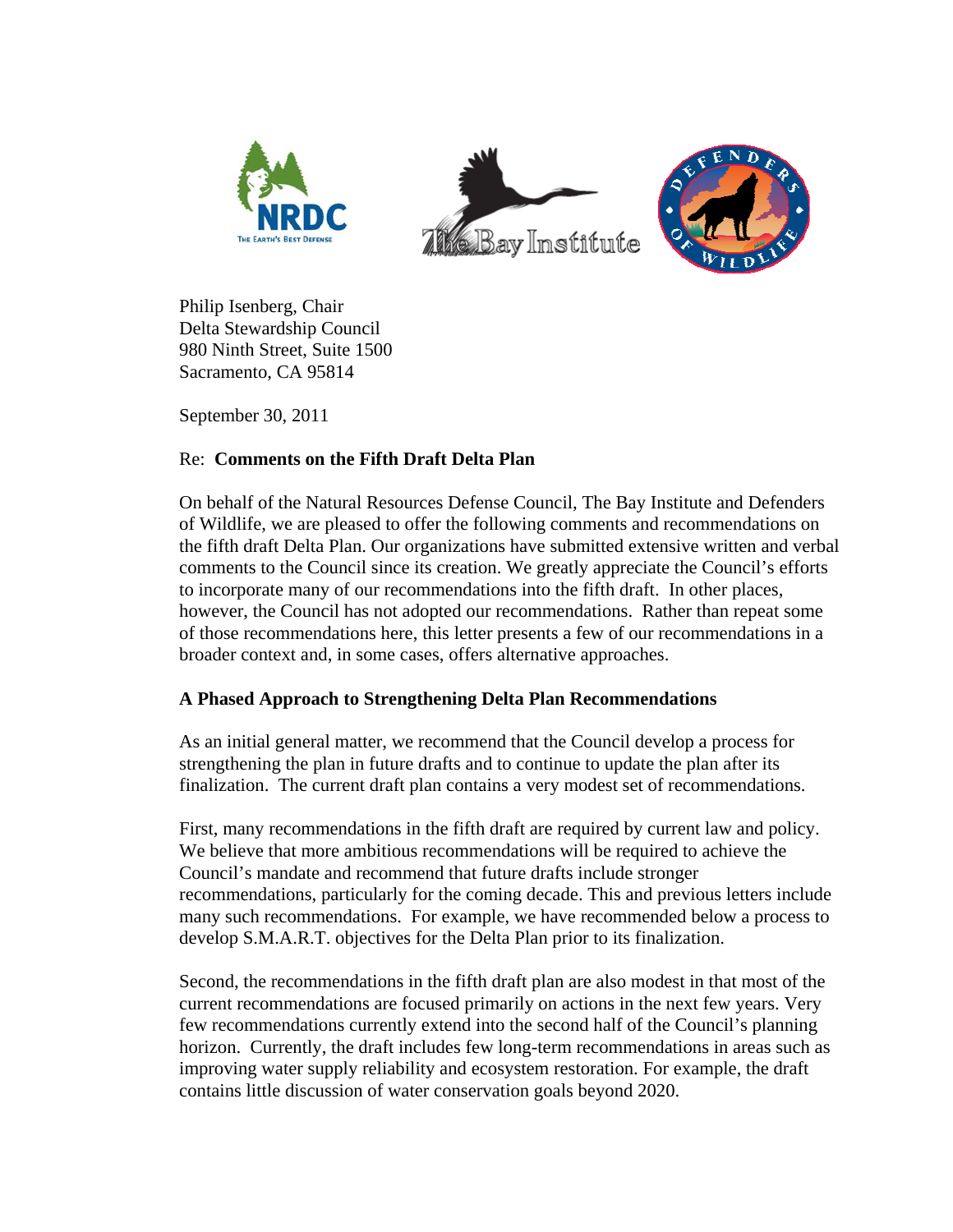We recognize the challenge inherent in drafting long-term recommendations today at the same level of detail as recommendations for the coming five years. However, we urge the Council to include a process in the final Delta Plan to continue the development of more detailed long-term recommendations over time. One of NRDC's first recommendations to the Council was that it establish a phased approach to the Delta Plan. We recommend that the Council create framework and a process for such a phased approach to developing stronger near-term recommendations prior to the finalization of the Delta Plan and continuing the development of additional, detailed long-term recommendations after its finalization.

### **Adaptive Management and Developing S.M.A.R.T. Objectives (Chapter 2)**

This chapter contains a well developed discussion of adaptive management. Given the complexity of the Bay-Delta system and the number of drivers of change, adaptive management will be essential to the long-term success of the Delta Plan. We offer the following recommendations to continue to improve this chapter.

Proposal: Insert the following text, at line 20, on page 39.

Objectives should be specific, measureable, attainable, relevant to the goal, and time-bound (S.M.A.R.T.). These goals should be developed through the involvement and review of independent scientists with related expertise.

*Rationale*: The fifth draft plan continues to lack some critical foundational components, particularly the adoption of S.M.A.R.T. (specific, measureable, attainable, relevant to the goal, and time-bound) objectives, rather than the mostly unclear and unmeasurable performance metrics in the current draft. Goals and objectives serve as the foundation of adaptive management. To be effective, these goals and objectives must be sciencedriven, not the result of political pressure or "lowest common denominator" stakeholder negotiations. As a part of the BDCP process, the environmental and scientific communities have devoted a significant effort to developing a detailed approach to adaptive management known as the "logic chain". That process includes the development of goals and S.M.A.R.T. objectives. The logic chain approach shows how those goals and objectives can be used to drive subsequent steps in the adaptive management process, including monitoring, evaluation of progress, and adaptive decision-making.

We recommend that staff review the logic chain approach and strive to ensure that this approach is fully integrated into Chapter 2. In particular, given the central role of goals and objectives, we recommend that the next draft include a description of the logic chain/"S.M.A.R.T. objectives" approach, a commitment to develop a comprehensive set of S.M.A.R.T. objectives using the logic chain approach, and a few key examples of such objectives specific to the Delta Plan. The Council should immediately take steps to identify and initiate a process to expeditiously develop S.M.A.R.T. objectives using the Delta Science Program and incorporate them into the plan as amendments as soon as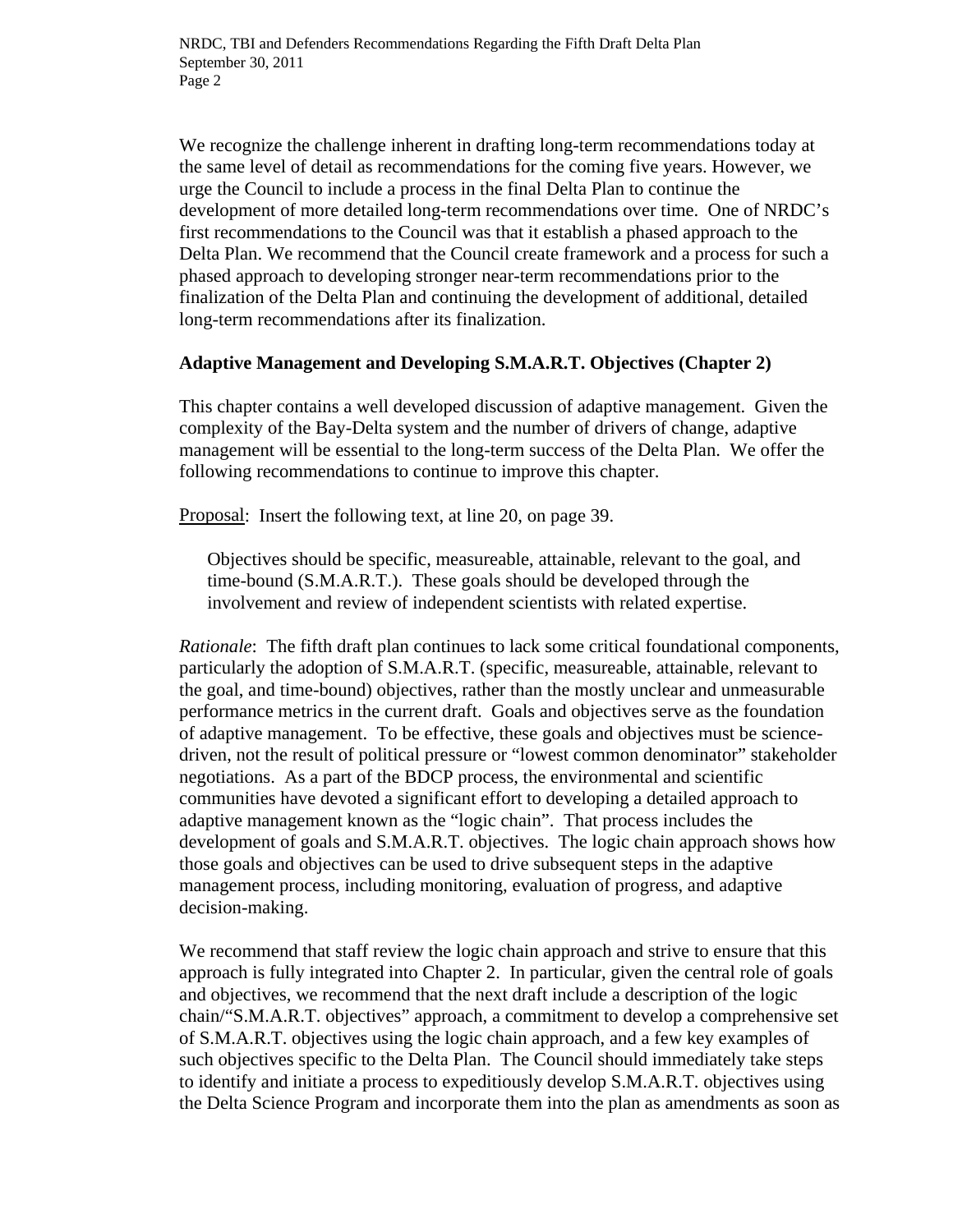possible. TBI's letter of July 1 provides detailed guidance on objectives and objective development.

Proposal: In adaptive management steps 1-9 (beginning on page 39), include a discussion of appropriate steps to ensure the incorporation of the best available science.

*Rationale*: The discussion of adaptive management emphasizes that this should be a "science-based" approach (page 37). In addition, Chapter 2 includes a discussion of the best available science (beginning on page 44). We recommend that the discussion include more detail regarding the process by which the best available science should be incorporated into the nine steps of adaptive management. For example, above, we have recommended that the development of goals and objectives should include the involvement of independent experts with related expertise.

Proposal: Insert the following language at the end of line 4 on page 49

Effective governance for adaptive management should include structures designed to include the input of scientific experts and impartial outside scientific review, a central role for state and federal agencies with relevant expertise and responsibility (e.g. state and federal fisheries agencies on issues related to ecosystem health) and a balanced approach to the involvement of interested stakeholders. In order to achieve the co-equal goals, no stakeholder group should be afforded a privileged role in the governance of the adaptive management process.

*Rationale*: In a system as complex as the Bay-Delta, the governance of adaptive management will be essential to its long-term success. Given the polarized nature of Delta issues, it is also essential that adaptive management governance include clear roles for the scientific and agency communities, as well as for stakeholders. We note here with great concern the proposed approach to governance in the recently released BDCP "First Amended MOA." That MOA proposes to provide state and federal water contractors a role very similar to that of state and federal agencies in the governance of the BDCP, including adaptive management. The MOA fails to appropriately reflect the responsibilities of state and federal agencies, and the legitimate interests of a broad range of stakeholders, including the environmental, Delta, fisheries and other water user communities. We believe that this approach would undermine the incorporation of the best available science in adaptive management and that this approach is inconsistent with the Council's co-equal goals requirement. We do not recommend that the Council directly address this MOA in the Delta Plan. Rather, we recommend that the Plan include a more detailed discussion in subsequent drafts regarding the effective governance of adaptive management programs.

#### **A More Reliable Water Supply for California (Chapter 4)**

Proposal: Include, in the plan, a meaningful definition of water supply reliability and reflect that definition in the plan's policies, recommendations and metrics. For example, we recommend that the discussion of storage and conveyance be amended to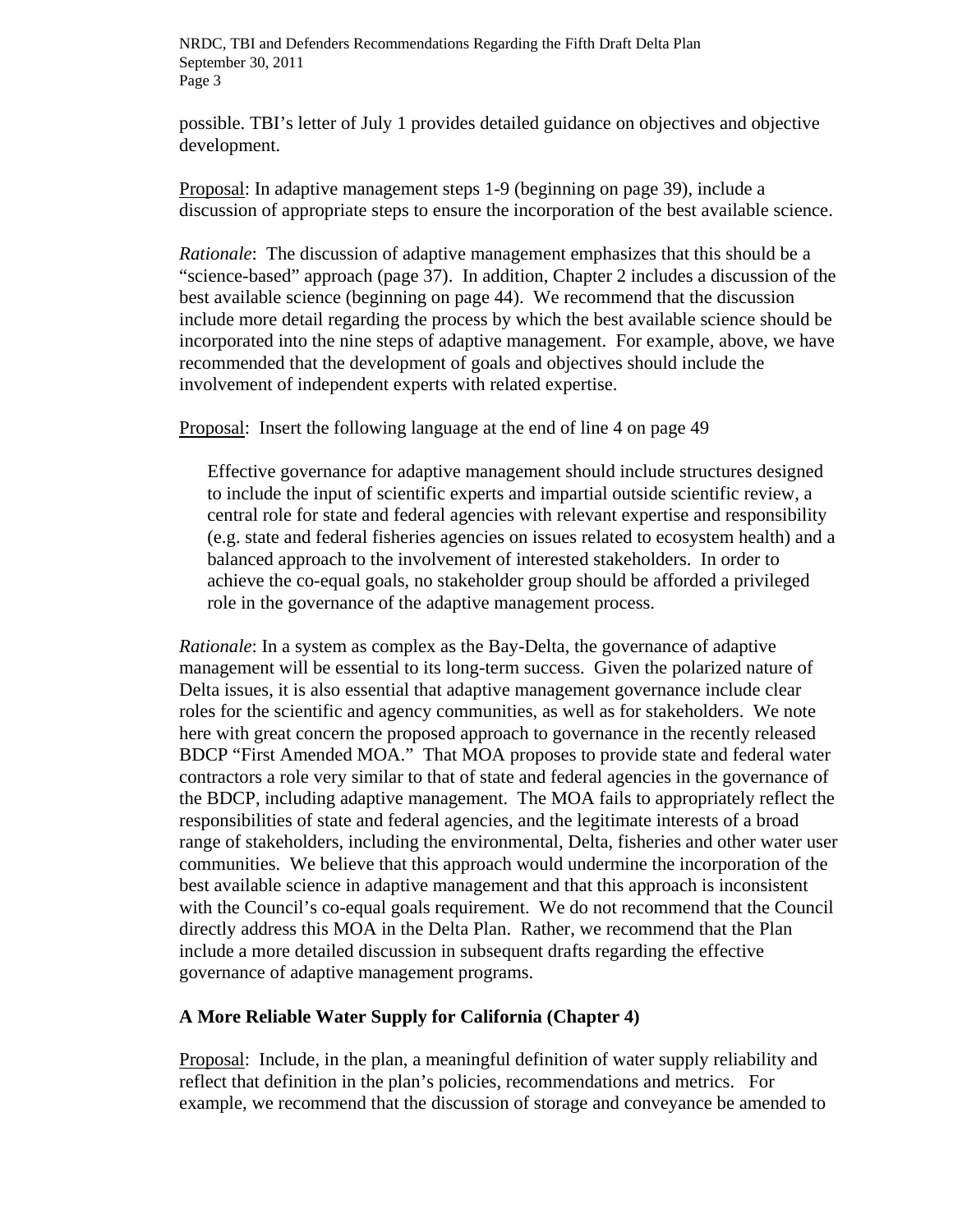clarify that the goals of conveyance and storage improvements are not to increase average diversions, but rather to facilitate ecosystem restoration and to improve the vulnerability and predictability of Delta supplies. NRDC's June 22 letter and TBI's July 1 letter contained several specific recommendations for the discussion of storage, conveyance and performance measures in this chapter.

*Rationale*: Since the finalization of the CALFED ROD, water stakeholders have offered two definitions of water supply reliability. The first is a mid- $20<sup>th</sup>$  century definition focused on increasing average yield. The second approach reflects a contemporary understanding of the many challenges facing the Delta (e.g. climate change, sea level rise, levee stability and collapsing ecosystem health) and is focused on reducing the vulnerability and increasing the predictability of Delta supplies. The first definition is focused narrowly on increasing Delta exports, while the second is silent on average diversions. In theory, it could be achieved through increased, decreased or unchanged total diversions. We believe that the legislature put to rest the debate over the definition of water supply reliability in 2009, by adopting a policy of reducing reliance on Delta supplies. That provision cannot be read as a mandate to increase Delta exports. Indeed, Council staff has addressed this issue (Letter from Joe Grindstaff to Byron Buck, Nov. 15, 2010.) In short, it is critically important that the Council define reliability clearly, in order to clarify the purpose of improvements to conveyance and storage. Without such clarification, conveyance and storage improvements could undermine, rather than implement, the co-equal goals. In addition, without a clear definition of reliability, it will be impossible for the Council to measure progress in this arena and to manage adaptively over time.

Proposal: Delete the outcome performance measure beginning on line 30 on page 98 and replace it with water supply reliability metrics recommended in NRDC's June 22 letter.

*Rationale*: The performance measure referenced above in the fifth draft plan would measure reliability by measuring the "amount of water made available" from the Delta system. Thus, this measure would define increased reliability as synonymous with an increase in water diversions from the Delta system. Such an approach is incompatible with the Council's mandate to reduce reliance on Delta supplies. This approach is likely to be incompatible with the updated flow requirements recommended by the draft (page 84.) In addition, this metric could be satisfied through a program that did nothing to address the physical vulnerability of the Delta system. That vulnerability is one of the primary drivers of the passage of the Delta Reform Act and the creation of the Council. In short, this metric is not consistent with the Council's legislative mandate. NRDC's June 22 letter includes recommended metrics that focus on the key reliability metrics – physical vulnerability, resilience and predictability.

Proposal: Add "To the extent possible, these issues should also be addressed in the update of Bulletin 160 currently scheduled to be completed in 2013." at the end of WR R8 on page 93.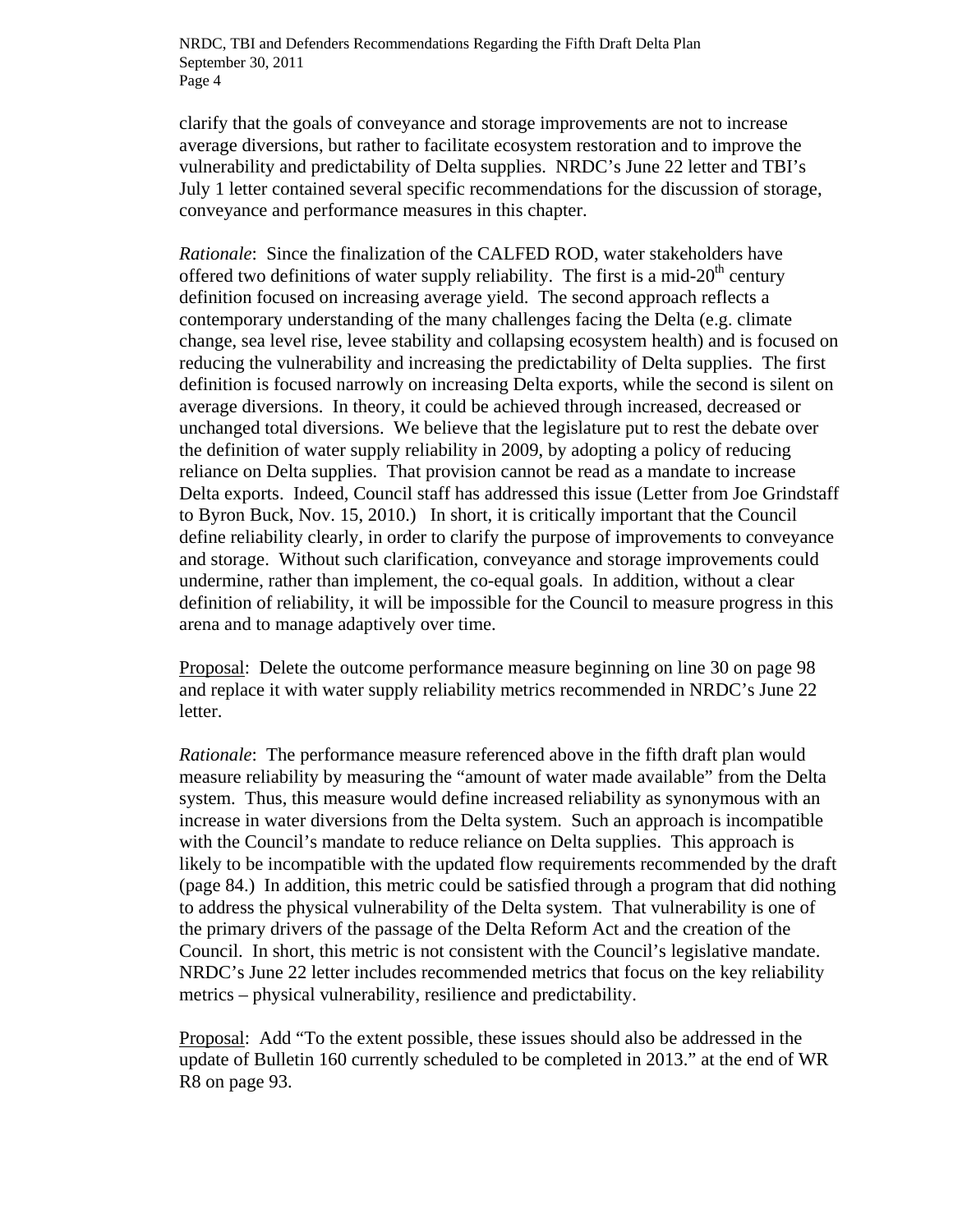*Rationale*: We thank the Council for including this recommendation in the fifth draft. Bulletin 118 is an important state groundwater planning document that has not been updated since 2003, and that update was based on data that is now over thirty years old. Even before an update of Bulletin 118, it may be possible for the California State Water Plan update (Bulletin 160) process, which is already underway, to address some of the issues raised by this recommendation. We urge the Council to continue to support an update of Bulletin 118, and also to recommend that, to the extent possible, the update of Bulletin 160 address the same groundwater issues as well as how groundwater management can be integrated with other key management tools (e.g. water recycling.)

Proposal: Add "including potential impacts to water users and the environment" after "remain unchanged," on line 30 on page 93.

*Rationale*: WR R8 currently recommends an analysis of groundwater resources in 20 years if current management trends continue. We support that analysis and recommend that such an analysis also include a discussion of the potential impacts to water users and the environment that could result from such a scenario.

Additional Proposals: We urge the Council to consider additional actions to improve water supply reliability. We have offered several such recommendations in previous letters. We will not repeat those recommendations here. Rather, we will refer to them briefly and describe the rationale for their inclusion.

- *Volumetric pricing of wastewater* (NRDC, June 22 letter, p. 8) Volumetric wastewater pricing offers the potential to provide cost-effective water savings in the very near-term.
- *Reliability recommendations for the State Water Board and DPH*. The draft includes a recommendation urging state facilities to assume a leadership role on water efficiency, stormwater capture and water recycling (WR R4). We support this recommendation and thank the council for including it. We also urge the Council to include additional recommendations for state agencies to take a leadership role in advancing specific water management tools. For example, NRDC recommended (NRDC, June 22 letter, p. 4), that state agencies take actions in the following areas:
	- o The State Board should develop regulations to allow the non-potable indoor use of rainwater.
	- o The State Board should define water "waste."

We believe that it is appropriate for the Council to offer recommendations for other state agencies to provide leadership in advancing a full range of water reliability tools.

 *Addressing the over-commitment of Bay-Delta supplies*. The fifth draft appropriately observes that the Bay-Delta is overcommitted and that "SWP and CVP contracts promise more water than can be consistently delivered." ( p. 77) However, the current draft does not include any recommendations to address this problem, reduce pressure on a damaged ecosystem, and reduce long-term conflicts. We have recommended that the SWP, the CVP and the State Board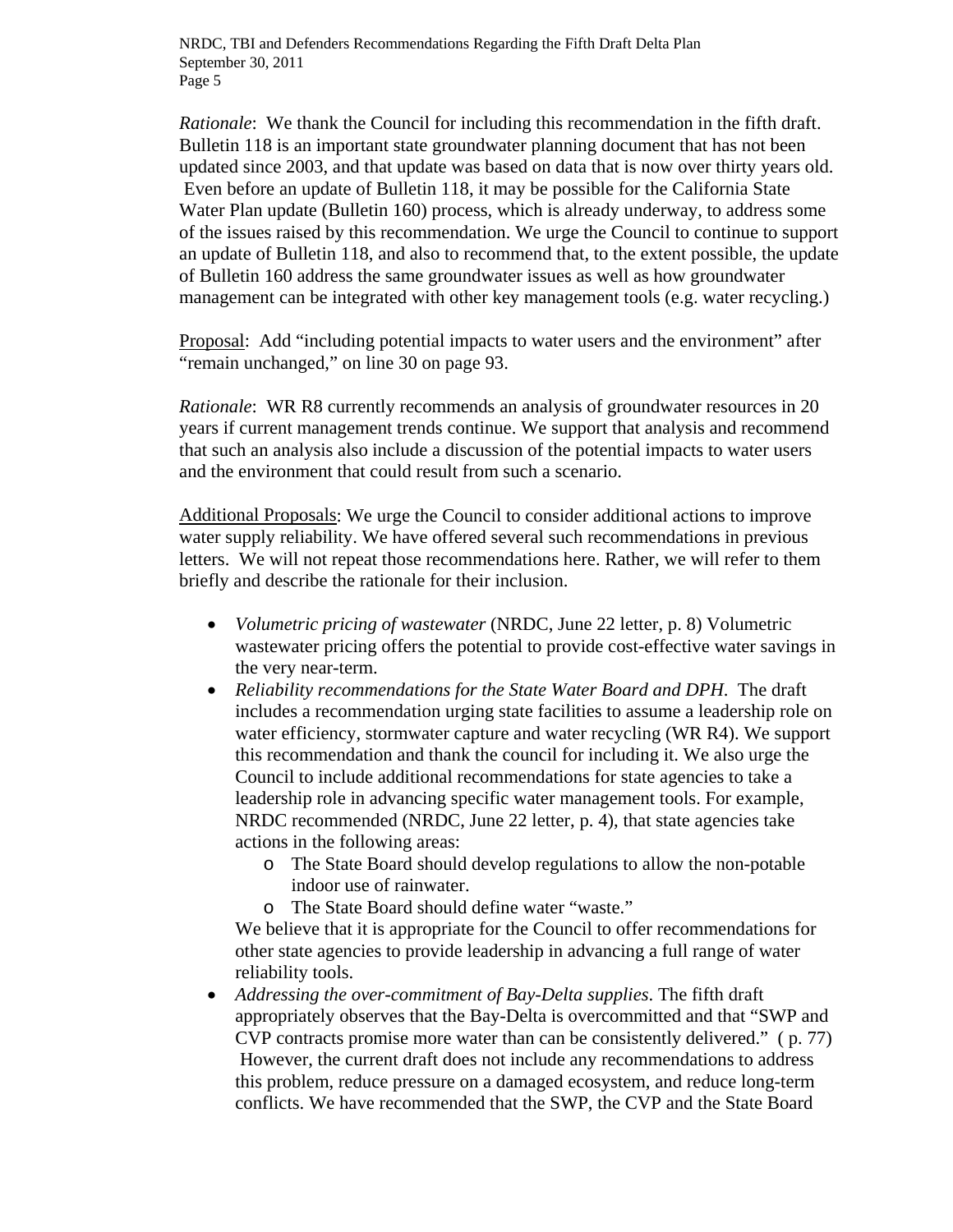address these issues directly through contract renewals and the State Board's water rights process. (environmental coalition letter, January 25, 2011, p. 6)

#### **Finance (Chapter 9)**

The fifth draft recommends the creation of a user fee program (FP R6) and a public goods charge for water (FP R12). We strongly support the creation of a system of user fees. However, neither of the recommendations referred to above provides needed detail regarding appropriate financing mechanisms. We offer the following recommendations:

Proposal: Clearly state in FP R6 that this system of user fees should be designed to support system-wide habitat restoration efforts.

*Rationale*: We believe, for example, that all water users should contribute to a systemwide ecosystem restoration fund analogous to the Central Valley Project Improvement Act Restoration Fund. We do not believe that the Council should attempt to define such a restoration fund in detail in the coming draft. Rather, we recommend that this be a specific goal of the system of user fees discussed in FP R6.

Proposal: Include a recommendation to create a financing mechanism to ensure reliable financing for investments in water management tools that would reduce reliance on the Delta. In general terms, this mechanism would be analogous to the efficiency and renewables investments financed by the public goods charge for energy utilities.

*Rationale*: Efforts to reduce reliance on Delta water supplies would be greatly advanced through a reliable financing mechanism for investment in regional supplies. The fifth draft discusses the creation of a public goods charge (PGC) for water (FP R12). However, the recommendation in the current draft does not include a financing mechanism for investments that would reduce reliance on the Delta. These investments are analogous to the efficiency and renewable investments included in the energy PGC. Indeed, these investments are a primary purpose of the PGC program. In short, we recommend that the Council include a mechanism to provide reliable funding for water investments that reduce reliance on the Delta.

NRDC's June 22 letter ecommended the creation of a minimum investment requirement to achieve this goal. That mechanism is intended to finance local and regional investments, and to leave these funds in the control of water agencies. We continue to support this mechanism; however, we recognize that other mechanisms could achieve the goal of financing investments that can reduce reliance on the Delta. For example, depending on its design, a water-budget-based rate structure (WR P1) could provide funding for local and regional investments. It may also be possible to design the public goods charge for water discussed in FP R12 to provide this funding. However, we recommend that care be taken in using this approach, particularly because of the failure of the similar Resource Investment Fund in the legislature several years ago. We believe that there are several differences between the energy and water arenas that would require careful design of a PGC for water. These differences include the